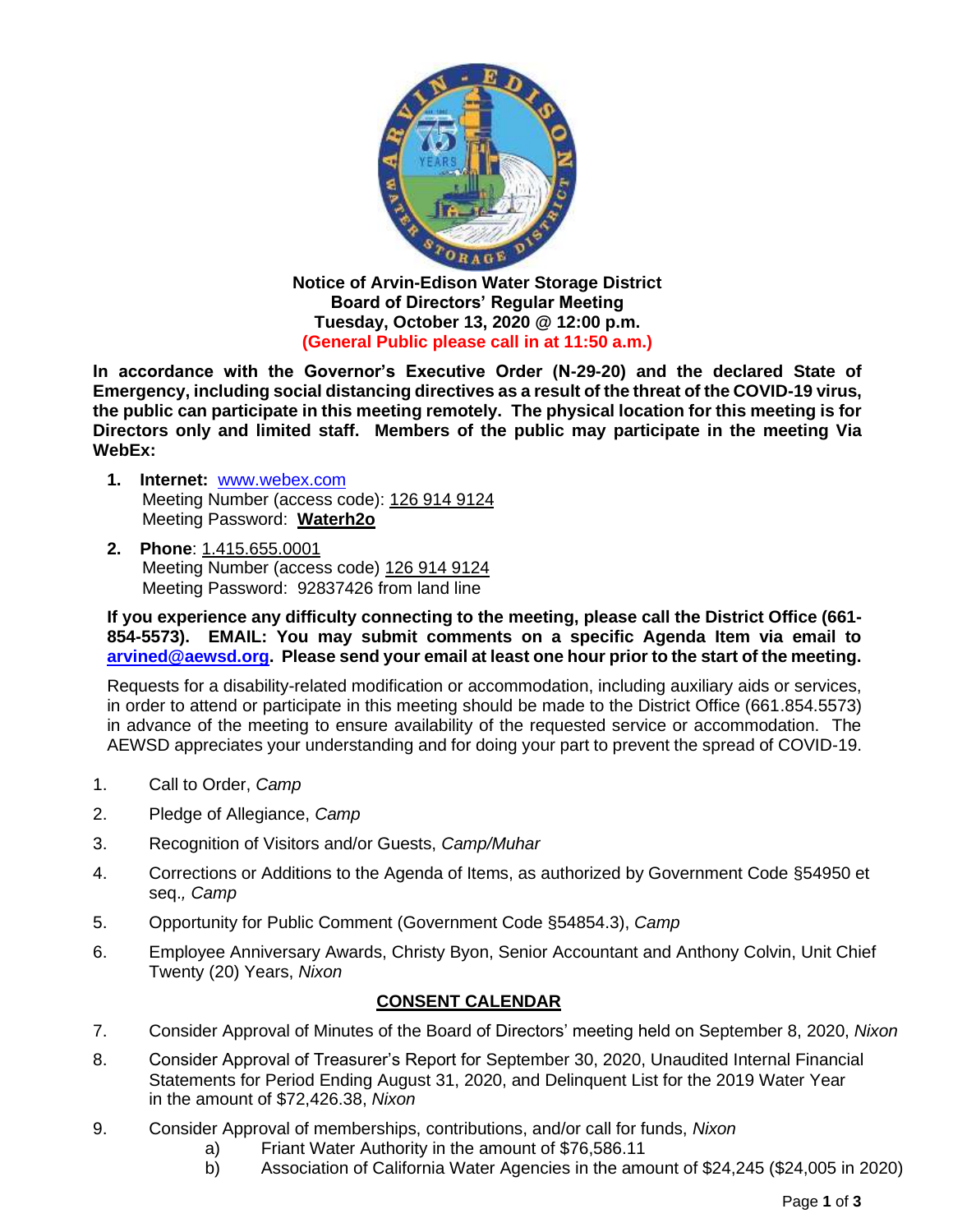10. Consider Approval of Provost & Pritchard Engineering Proposal for 123TCP "Feasibility Study," (\$98.5K), *Muhar* **2.1.2**

## **ACTION ITEMS**

- 11. Resolution No. 20-23, ORDERING PAYMENT OF ACCOUNTS AND CLAIMS (September 2020), *Nixon*
- 12. Resolution No. 20-24, COMMENDATION AND EXPRESSION OF APPRECIATION TO CHARLES FANUCCHI, *Camp* **5.1**
- 13. Resolution No. 20-25, DIRECTING PUBLICATION NOTICE OF ELECTION OF DIRECTORS' OF THE ARVIN-EDISON WATER STORAGE DISTRICT AS PRESCRIBED BY THE PROVISIONS OF SECTION 41308 OF THE CALIFORNIA WATER CODE, *Nixon* **5.1**
- 14. Consider Approval of United States Department of Energy Western Area Power Administration Sierra Nevada Region Contract for Electric Service Base Resources with Arvin-Edison Water Storage District; and Resolution No. 20-26, AUTHORIZING EXECUTION OF CONTRACT FOR ELECTRIC SERVICE BASE RESOURCE BETWEEN THE UNITED STATES DEPARTMENT OF ENERGY WESTERN AREA POWER ADMINISTRATION SIERRA NEVADA REGION, AND ARVIN-EDISON WATER STORAGE DISTRICT, *Nixon* **6.1**
- 15. Consider Approval of bid(s) for three (3) new vehicles, *Nixon*
- 16. Consider Approval of Memorandum of Understanding between Arvin-Edison Water Storage District and East Niles Community Services District for Implementation of the Sustainable Groundwater Management Act for Overlapping Lands, *Muhar* **1.3.2**
- 17. Consider Approval of bid(s) for Pump Replacement Program, *Muhar/Ceja* **3.1.2**

## **REPORT ITEMS**

- 18. San Joaquin River Restoration Program: **1.2**
	- a) Restoration Allocation, *Collup*
	- b) Unreleased Restoration Flow, *Collup*
	- c) Recapture and Recirculation, *Collup*
	- d) Recovered Water Account, *Collup*
	- e) Restoration Flow Guidelines, *Collup*
- 19. Friant Division and Friant Water Authority:
	- a) Friant-Kern Canal Subsidence, *Camp*/*Muhar* **1.5.1**
	- b) Friant-Kern Canal Water Quality, *Camp/Muhar* **2.1.1**
	- c) Miscellaneous, *Camp/Muhar/Collup*
- 20. Agency/Authority/Committee Reports:
	- a) Kern Groundwater Authority, *Pascoe/Muhar* **1.3.2**
	- b) Power & Water Resources Pooling Authority, *Nixon/Dawson* **6.1**
- 21. Monthly Staff Reports:
	- a) Water Supply Update, *Muhar/Ceja*
	- b) District Operations (September 2020), *Ceja*
	- c) 2021 Budget Modeling Assumptions, *Muhar* **4.1.2**
	- d) Grants Update, *Ceja/Hopkins* **4.2.1**
- 22. Correspondence, *Muhar* **7.0**